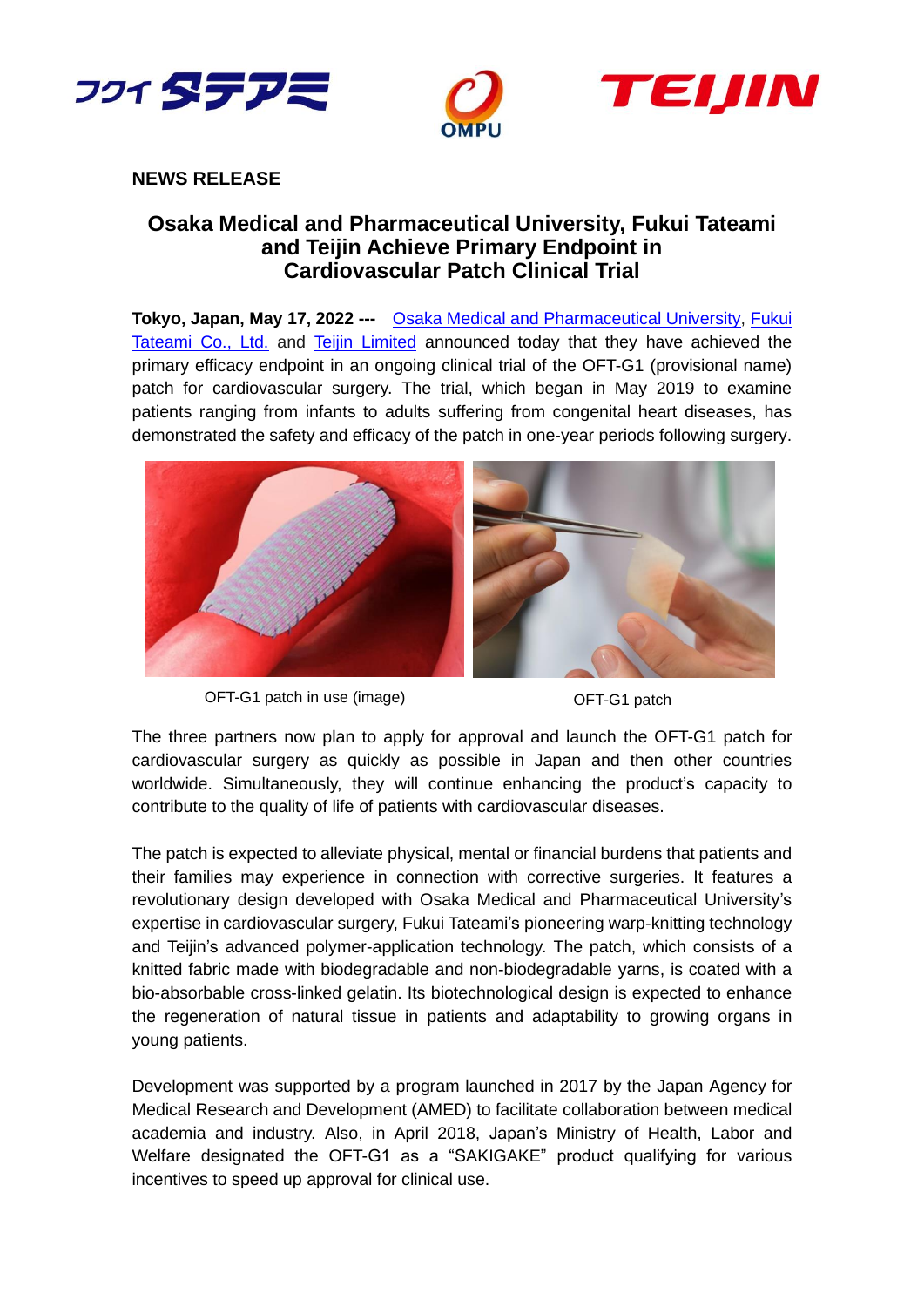Treatments have been devised to improve the long-term survival of patients who undergo cardiovascular surgery for purposes such as replacing defective heart tissue or enlarging narrowed blood vessels (stenosis). Demands are growing for advanced treatments that are less likely to cause stenosis due to the patient's somatic (physical) growth in areas where patches have been implanted, thereby eliminating needs for follow-up operations to replace patches that have deteriorated or calcified after long-term implantation.

### **About Osaka Medical and Pharmaceutical University**

Osaka Medical and Pharmaceutical University was started in 2021 by integrating the Osaka Medical College founded in 1927, and Osaka University of Pharmaceutical Sciences founded in 1904. Osaka Medical and Pharmaceutical University has three faculties of Medicine, Pharmaceutical Sciences, and Nursing.

URL: https://www.ompu.ac.jp/

Press Contact Section of Promoting Academia-Industry-Government Cooperation Center for Medical Research & Development Osaka Medical and Pharmaceutical University +81 72 684 7141 sangakukan@ompu.ac.jp

### **About Fukui Tateami Co., Ltd.**

Fukui Tateami is a warp knitted fabric manufacturing company located in Fukui, Japan, with 90 employees and more. Our products encompass a wide spectrum of applications, such as fashionable apparel, active sportswear, automotive interiors, industrial materials, household textiles. With over 75 years of extensive experience and advanced technology, Fukui Tateami has entered the medical field. It posted sales of JPY2.8 billion (USD 26 million) and total assets of JPY 2.6 billion (USD 23 million) in the fiscal year ending March 31, 2022.

Please visit<http://www.fukutate.co.jp/en>

Press Contact General Affairs Fukui Tateami Co., Ltd. +81 776 54 3602 [info@fukutate.co.jp](mailto:info@fukutate.co.jp)

#### **About the Teijin Group**

Teijin (TSE: 3401) is a technology-driven global group offering advanced solutions in the fields of environmental value; safety, security and disaster mitigation; and demographic change and increased health consciousness. Originally established as Japan's first rayon manufacturer in 1918, Teijin has evolved into a unique enterprise encompassing three core business domains: high-performance materials including aramid, carbon fibers and composites, and also resin and plastic processing, films, polyester fibers and products converting; healthcare including pharmaceuticals and home healthcare